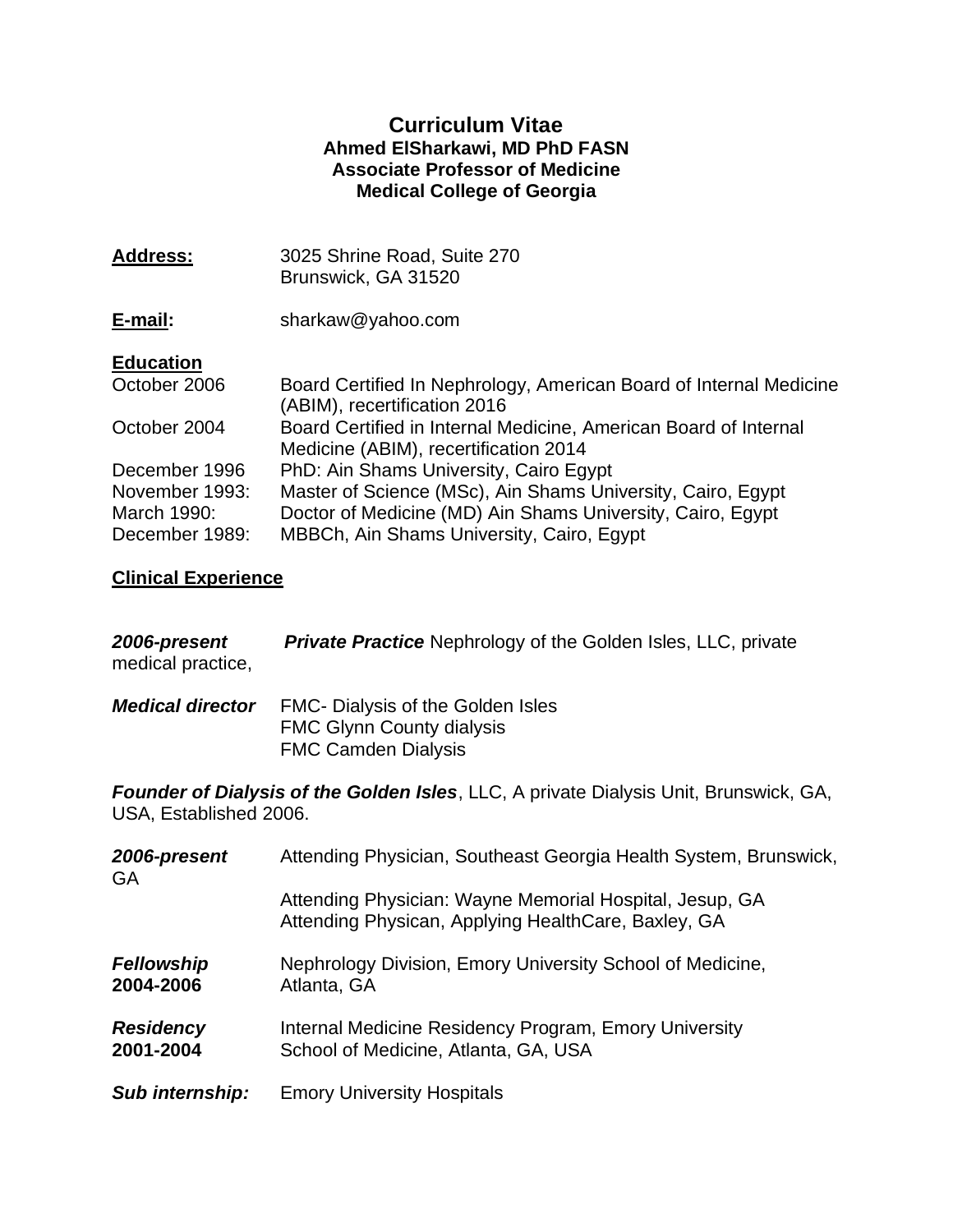2000-2001

## *Fellowship:*

**1990-1994**

**1996-2000** Pre-Doctoral Fellow, Northwestern University, Evanston, IL, USA

| <b>Assistant Lecturer:</b> |                                                        |
|----------------------------|--------------------------------------------------------|
| 1994-1996                  | Ain Shams University, School of Medicine, Cairo, Egypt |
| <b>Medical Resident</b>    | Ain Shams University Hospital, Cairo, Egypt            |

### **Academic appointments 2008 till present: Associate Clinical Professor of Medicine, Medical College of Georgia/ Augusta, Georgia, USA**

### **Research Experience**

# Principal investigator: A multicenter, open label , efficacy and safety of Pegloticase in patients with chronic gout who underwent kidney transplantation 2020

# Co Investigator: " Disruption of CCR5 Signaling to Treat COVID-19 Associated Cytokine Storm : Case Series of Four Critically Ill Patients Treated with Leronlimab Agrest N, Lelazari J, Amodeo P, Mody K, Mosher S, Seethhamraju H, Kelly S, Pourhassan N, Sudduth D, Bovinet C, Elsharkawi A, Stephen R, Sacha J, Wu H, Dohdy, K, Gross S, Patterson B Journal Of Translational Autoimmunity, Volume 4, 2021, 100083

# Principal Investigator 2017-2018 the Dialysis Outcomes and Practice Patterns Study (DOPPS)

# Principal Investigator 1996-2000: Evaluation and Treatment of Swallowing disorder, clinical trial, Northwestern University, Chicago, Illinois, Ain Shams University, Cairo, Egypt

# Co-Investigator 2004 HALTPKD study for Autosomal Dominant Polycystic Kidney Disease, Emory University, Atlanta, GA 2005

### **Presentations and Publications**

**1.** *ElSharkawi, A*, McClellan W and Chapman A. Safety and Efficacy of High dose IV Iron Sucrose Therapy in HIV patients with CKD III and IV. Poster Presented at the NKF regional meeting, Jacksonville, FL 2005.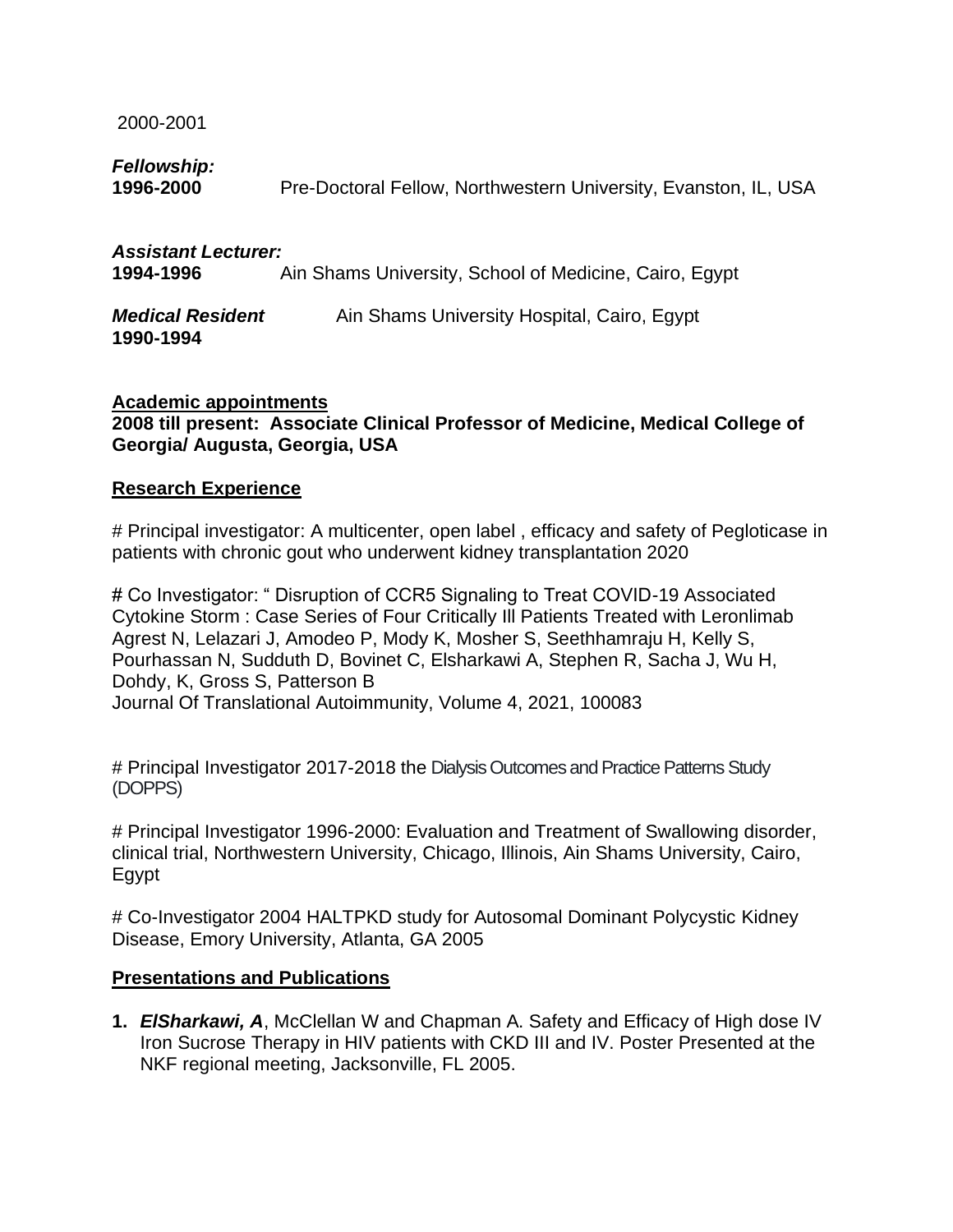- **2.** *ElSharkawi, A*, Saba, N. Peripheral T-Cell Lymphoma Not Otherwise Specified (PTCL-NOS) in a patient with AIDS and its Response to therapy. Case Report. Submitted to AIDS.
- **3.** *ElSharkawi, A.,* Ramig, L., Logemann, J., Pauloski, A W Rademaker, C H Smith, A Pawlas, S, Baum, S, and C Werner (2002) Swallowing AND Voice Effects of Lee Silverman Voice Treatment (LSVT): a pilot study. In J Neurol Neurosurg Psychiatry; 72:31-36
- **4.** *Elsharkawi, A*, and Kripalani, S: Herpes Simplex Induced Fulminant Hepatic Failure in Pregnancy. Poster Presented at the Southern Regional Meeting of ASIM 2002. Atlanta, GA
- *5. ElSharkawi, A.,* Logemann, J. and Kotby, N. (1996): Evaluation and Treatment of Swallowing Disorders. PhD Dissertation, Cairo, Egypt.
- **6.** Kotby, N., *ElSharkawi, A.,* El-Sady, A., Khidr, A., Alloush, T., Abdel Nasser, N., Gamal, N. and Kamal, A. (1995): Voice Disorders in Neurological Disorders of the Larynx; Patho-Physiological Correlates. In: Vocal Fold Physiology, Fujimora, O. and Hirano, M. (Eds). Chapter 15, pp249. Singular Publishing Group, Inc. San Diego, California.
- *7. ElSharkawi, A.,* Kotby, M. and El Assal, N. (1995): Use of Computer-Based Training in Medical Therapy. Proceedings of the Annual meeting of the Egyptian Association of Internal Medicine. Cairo. August 6-10.
- **8.** *ElSharkawi, A.,* Kotby, M. and Baraka, M. (1993): "Normative Data of Perturbations". Thesis submitted for the Partial Fulfillment of Master of Science. Ain Sham University, Cairo, Egypt.

## **Medical Certification:**

American Board of Internal Medicine 2004, and 2014

American Board of Nephrology 2006 and 2016

MBBCH Ain Shams University, Cairo Egypt 1989

MsC Ain Shams University, Cairo, Egypt 1993

PhD Ain Shams University, Cairo Egypt 1996

## **Licensure:**